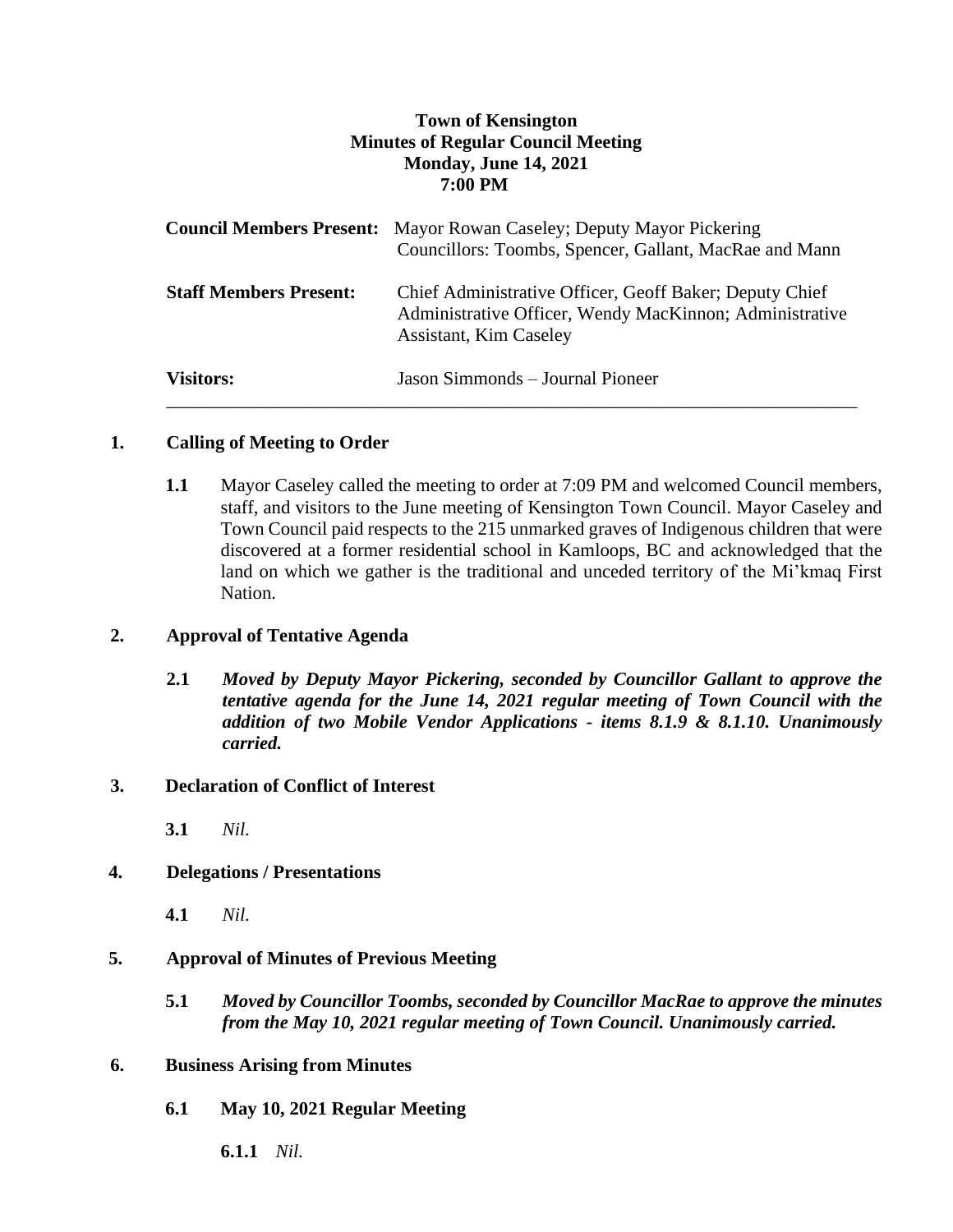### **7. Reports**

- **7.1 Chief Administrative Officer Report**
	- **7.1.1** *Moved by Councillor Spencer,seconded by Councillor Toombs to adopt the May 2021 CAO Report as prepared by CAO, Geoff Baker. Unanimously carried.*

### **7.2 Fire Department Statistical Report**

**7.2.1** *Moved by Councillor Spencer, seconded by Councillor MacRae to approve the April 2021 Fire Statistical report as prepared by Fire Chief, Rodney Hickey. Unanimously carried.*

### **7.3 Police Department Statistical Report**

- **7.3.1** *Moved by Councillor Toombs, seconded by Deputy Mayor Pickering to approve the April 2021 Police Statistical Report as prepared by Chief Sutherland. Unanimously carried.*
- **7.4 Development Permit Summary Report**
	- **7.4.1** *Moved by Councillor Gallant, seconded by Councillor Toombs to approve the June 2021 Development Permit Summary Report. Unanimously carried.*
- **7.5 Bills List** 
	- **7.5.1** *Moved by Councillor Mann, seconded by Councillor Spencer to approve the April 2021 Bills in the amount of \$145,266.33. Unanimously carried.*
	- **7.5.2** *Moved by Councillor Gallant, seconded by Councillor Mann to approve the April 2021 WPCC Bills in the amount of \$15,817.41. Unanimously carried.*
- **7.6 Summary Income Statement**
	- **7.6.1** *Moved by Councillor Mann, seconded by Councillor Spencer to approve the Summary Income Statement for the month of April 2021. Unanimously carried.*
- **7.7 Credit Union Centre Report**
	- **7.7.1** *Moved by Councillor Spencer, seconded by Councillor Toombs to approve the Credit Union Centre report for the month of April 2021. Unanimously carried.*
- **7.8 Mayor's Report**
	- **7.8.1** *Moved by Councillor MacRae, seconded by Councillor Spencer to approve the Mayor's report for the month of June 2021 as presented by Mayor Caseley. Unanimously carried.*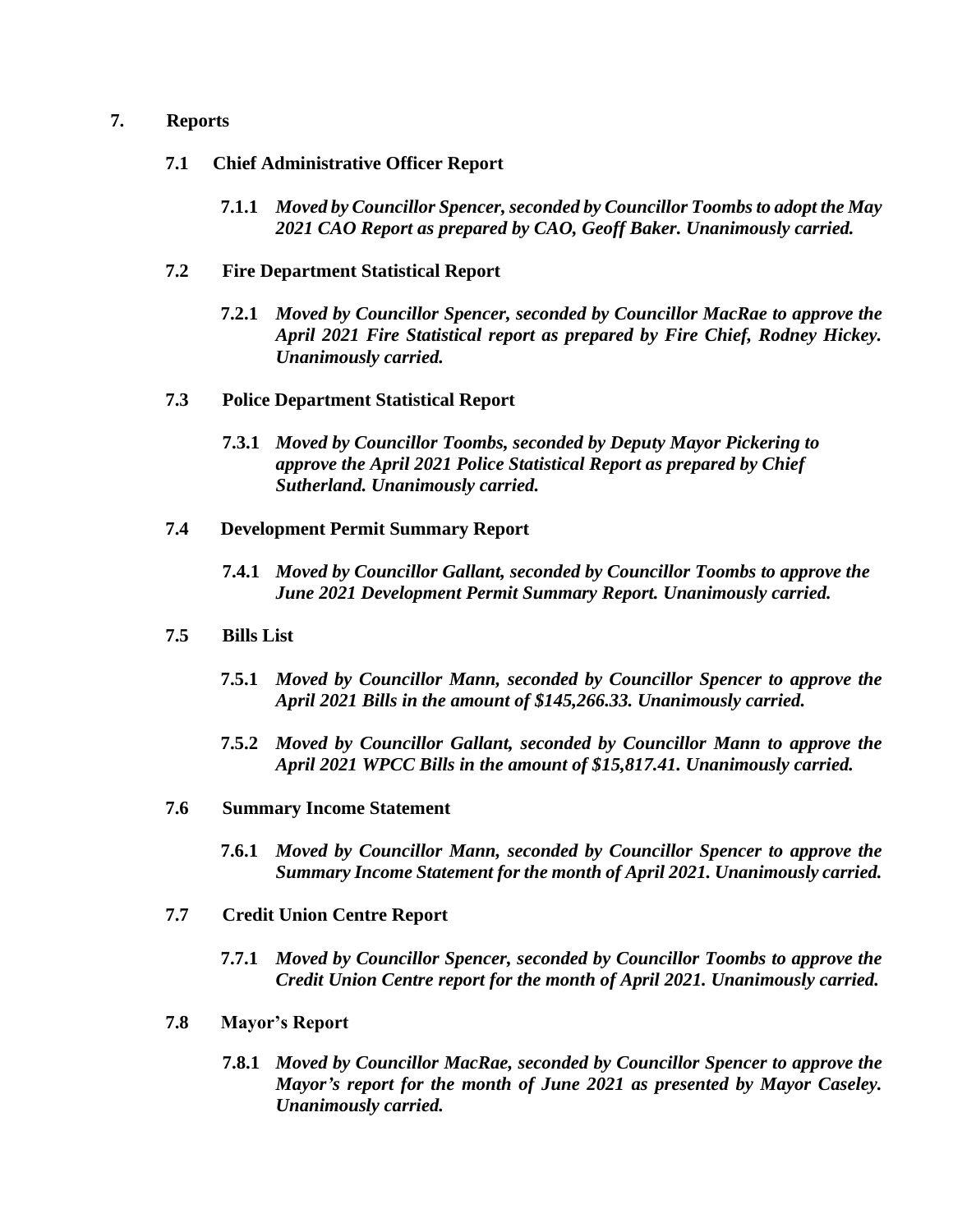- **7.8.2** Canada Day Celebrations will be held on Thursday, July 1 at the railyard's gazebo. Council members and their guests are requested to pre-register with Mrs. MacKinnon due to capacity limits due to Covid-19 restrictions.
- **7.8.3** *Moved by Councillor Toombs, seconded by Deputy Mayor Pickering*

*THAT Town Council request staff to re-locate the speed radar sign on Highway 2 towards Summerside, and the Town of Kensington Welcome Signs on Woodleigh Drive, Barrett Street, Highway 2 towards Charlottetown and Summerside, to reflect the Town's restructured boundary.*

*Unanimously carried.* 

### **7.9 Federation of PEI Municipalities (FPEIM) Report**

- **7.9.1** FPEIM received additional funding, requiring an adjustment to their annual budget.
- **7.9.2** Councillor Mann confirmed that the FPEIM Semi-Annual Meeting will be held on November 6, 2021, hosted by the City of Summerside.
- **7.9.3** FPEIM is currently exploring a shared financial services position to assist smaller communities.
- **7.9.4** Municipal Affairs is proposing regulation changes to the Municipal Government Act.

#### **7.10 Heart of the Island Initiative Report**

**7.10.1** Deputy Mayor Pickering provided updates on a one-day musical event that will take place during the Harvest Festival.

#### **7.11 Kensington Area Chamber of Commerce (KACC) Report**

**7.11.1** KACC Annual Golf Tournament will be held on September 14, 2021.

#### **7.12 PEI 55 Plus Games**

**7.12.1** *Nil.*

#### **8. New Business**

#### **8.1 Request for Decisions**

- **8.1.1 Credit Union Centre - Rural Growth Initiative Community Revitalization Program**
	- **8.1.1.1** *Moved by Councillor Toombs, seconded by Councillor Gallant*

*BE IT RESOLVED THAT Kensington Town Council authorize staff to proceed with submitting a Community Revitalization Program*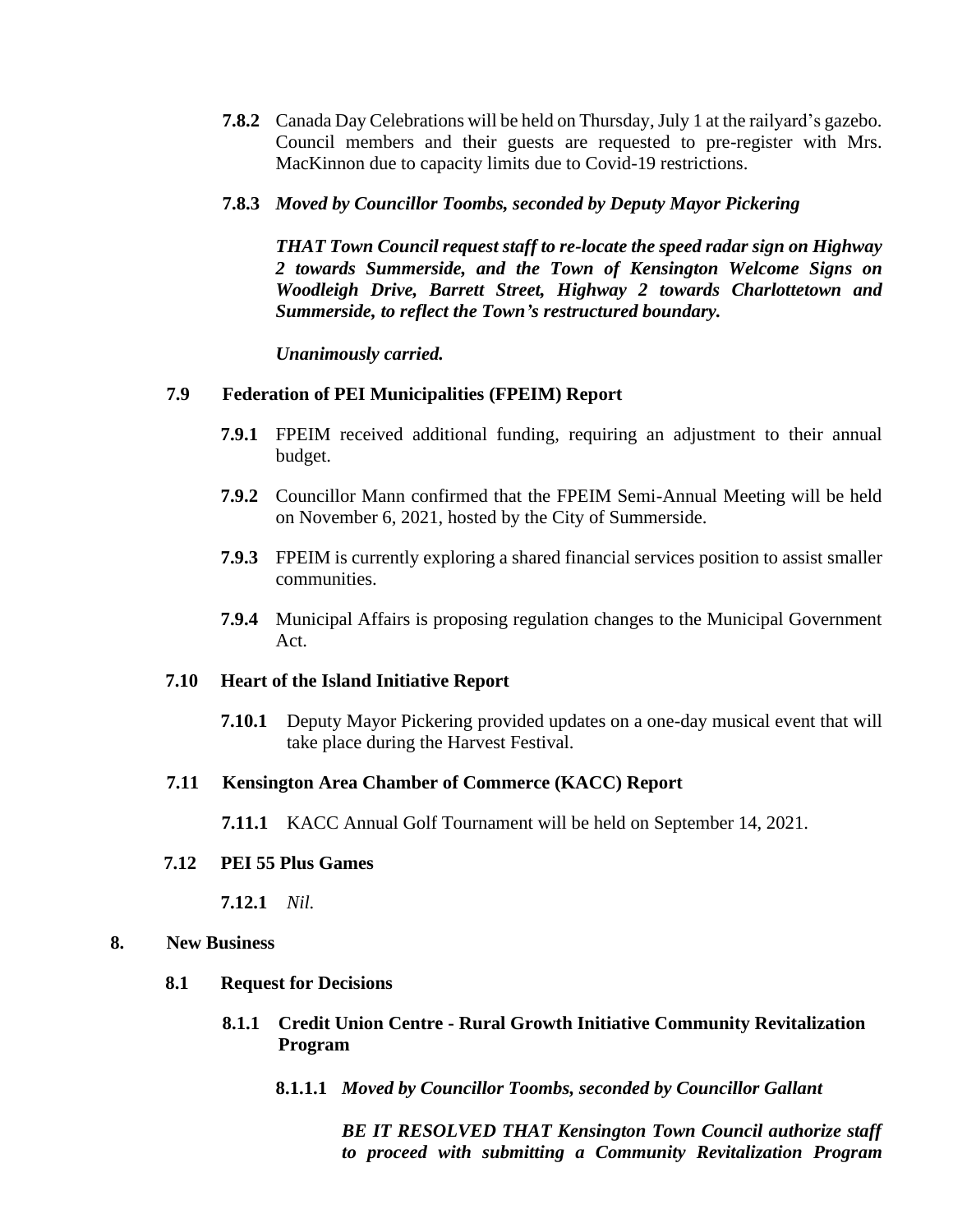*Funding application to the Province of PEI to facilitate the Kensington Credit Union Centre and the EVK Pool Upgrades projects. Town Council understands that they will be responsible for any future operations and maintenance costs associated with and resulting from the project.*

*BE IT FURTHER RESOLVED THAT due to time restraints around the implementation of the funded projects, that the Chief Administrative Officer be authorized to proceed with awarding specific project contracts under the funding program provided that the actual quotes received do not exceeded the total budget amount provided.*

*Unanimously carried.* 

#### **8.1.2 IWK Children's Hospital - Donation Request**

**8.1.2.1** *Moved by Councillor Spencer, seconded by Councillor Toombs*

*THAT Town Council approve a financial contribution to the IWK Children's Hospital in the amount of \$10,000.00 payable at \$1,000 per year for 10 years, starting in 2021 and ending in 2030.*

*Unanimously carried.*

- **8.1.3 Proposed Development Control Bylaw Amendment (Portion of PID No. 78014 – Lot 21-1) – Second Reading and Formal Adoption**
	- **8.1.3.1** *Second Reading*

*Moved by Deputy Mayor Pickering, seconded by Councillor Gallant*

*WHEREAS a request has been received from the St. Mary's Holy Family Roman Catholic Church Parish Inc., the owner of a property located at 30 Pleasant Street (Lot 21-1, Plan # 21036-S01, portion of PID No 78014)) to re-zone their property from its current Public Service and Institutional (PSI) designation to a Multi-Unit Residential (R3) designation.*

*AND WHEREAS a public meeting was held on April 22, 2021, in accordance with the PEI Planning Act and the Town's Development Control Bylaw;*

*AND WHEREAS town staff have evaluated the application, in consultation with DV8 Consulting, and are recommending that Town Council proceed with the Bylaw amendment;*

*AND WHEREAS the Bylaw amendment was read and approved a first time at a duly held meeting of Town Council on May 10, 2021;*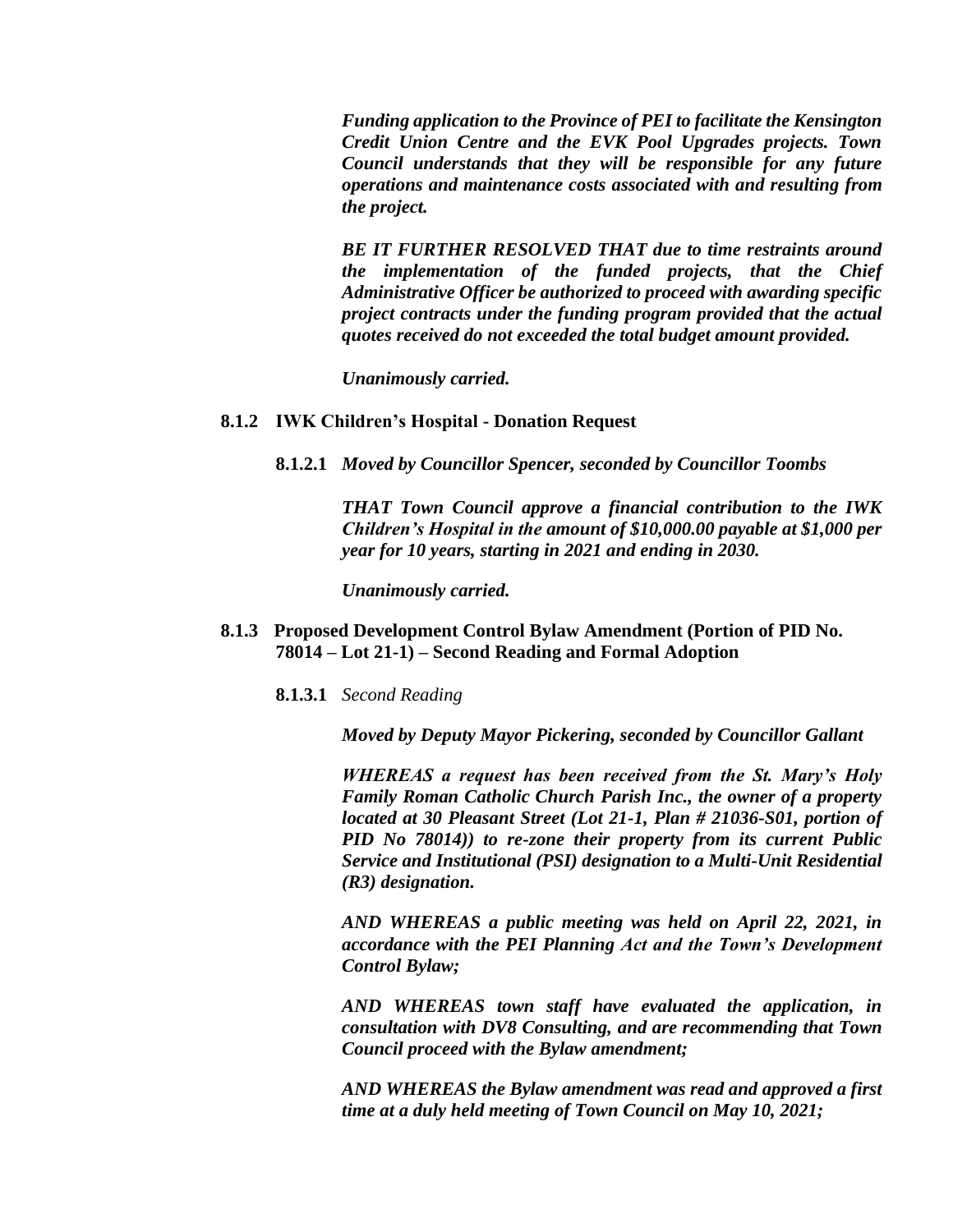*BE IT RESOLVED THAT Kensington Town Council give second reading to amend the Zoning and Subdivision Control Bylaw to re-zone a portion of PID No. 78014 (Lot 21-1, Plan # 21036-S01) from Public Service and Institutional (PSI) to Multi-Unit Residential (R3).*

*Unanimously carried.*

## **8.1.3.2** *Approval of Second Reading*

*Moved by Deputy Mayor Pickering, seconded by Councillor Gallant*

*WHEREAS a request has been received from the St. Mary's Holy Family Roman Catholic Church Parish Inc., the owner of a property located at 30 Pleasant Street (Lot 21-1, Plan # 21036-S01, portion of PID No 78014)) to re-zone their property from its current Public Service and Institutional (PSI) designation to a Multi-Unit Residential (R3) designation.*

*AND WHEREAS a public meeting was held on April 22, 2021, in accordance with the PEI Planning Act and the Town's Development Control Bylaw;*

*AND WHEREAS town staff have evaluated the application, in consultation with DV8 Consulting, and are recommending that Town Council proceed with the Bylaw amendment;*

*AND WHEREAS the Bylaw amendment was read and approved a first time at a duly held meeting of Town Council on May 10, 2021;*

*AND WHEREAS the Bylaw amendment was read a second time at this meeting;*

*BE IT RESOLVED THAT Kensington Town Council approve second reading to amend the Zoning and Subdivision Control Bylaw to re-zone a portion of PID No. 78014 (Lot 21-1, Plan # 21036-S01) from Public Service and Institutional (PSI) to Multi-Unit Residential (R3).*

*Unanimously carried.* 

**8.1.3.3** *Formal Adoption* 

*Moved by Deputy Mayor Pickering, seconded by Councillor Spencer*

*WHEREAS a request has been received from the St. Mary's Holy Family Roman Catholic Church Parish Inc., the owner of a property located at 30 Pleasant Street (Lot 21-1, Plan # 21036-S01, portion of PID No 78014)) to re-zone their property from its current Public Service and Institutional (PSI) designation to a Multi-Unit Residential (R3) designation.*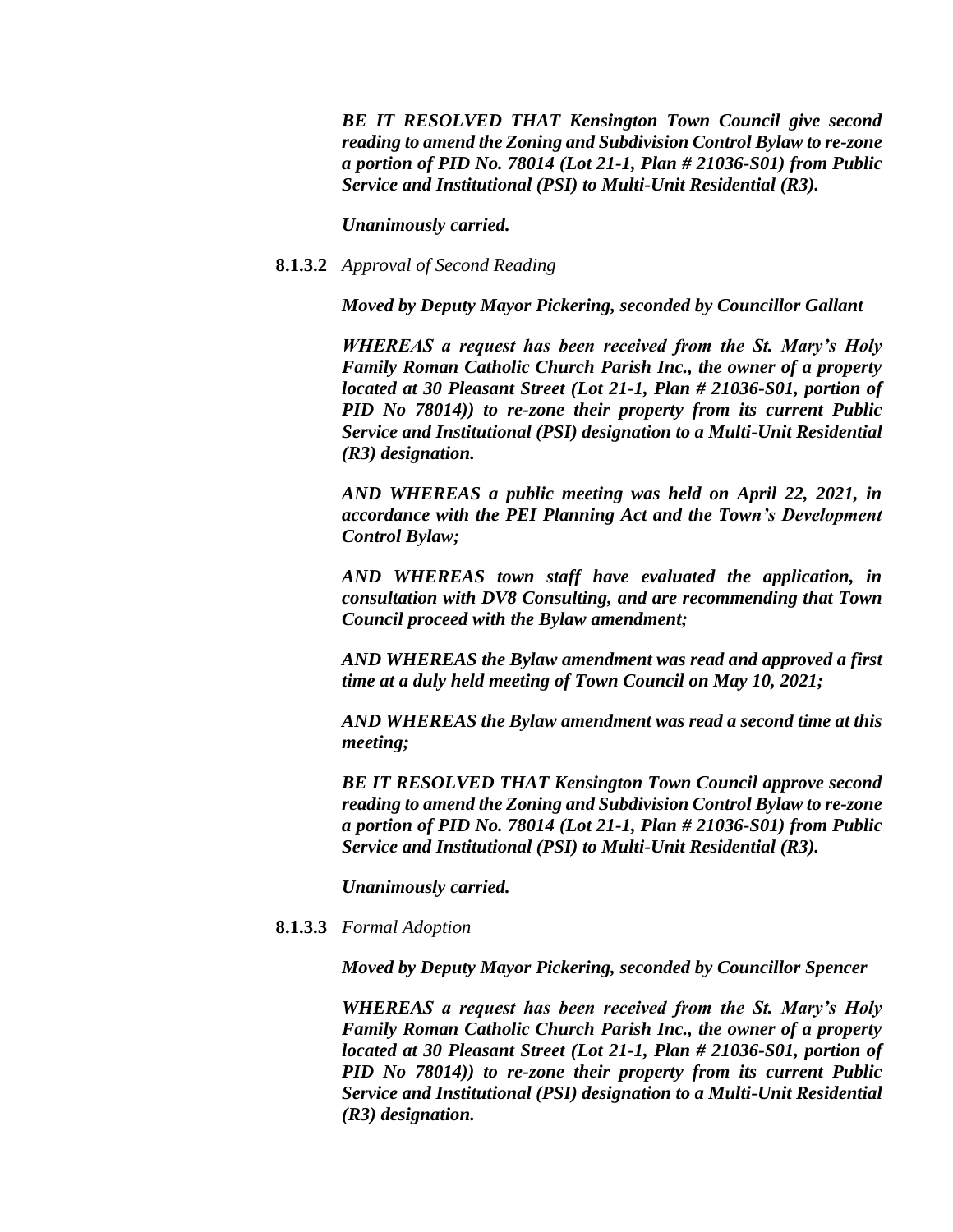*AND WHEREAS a public meeting was held on April 22, 2021, in accordance with the PEI Planning Act and the Town's Development Control Bylaw;*

*AND WHEREAS town staff have evaluated the application, in consultation with DV8 Consulting, and are recommending that Town Council proceed with the Bylaw amendment;*

*AND WHEREAS the Bylaw amendment was read and approved a first time at a duly held meeting of Town Council on May 10, 2021;*

*AND WHEREAS the Bylaw amendment was read and approved a second time at this meeting;*

*BE IT RESOLVED THAT Kensington Town Council formally adopt an amendment to the Zoning and Subdivision Control Bylaw to re-zone a portion of PID No. 78014 (Lot 21-1, Plan # 21036-S01) from Public Service and Institutional (PSI) to Multi-Unit Residential (R3).*

*Unanimously carried.* 

**8.1.3.4** *General Land Use Map (Official Plan) Amendment* 

*Moved by Deputy Mayor Pickering, seconded by Councillor Spencer*

*WHEREAS a request has been received from the St. Mary's Holy Family Roman Catholic Church Parish Inc., the owner of a property located at 30 Pleasant Street (Lot 21-1, Plan # 21036-S01, portion of PID No 78014)) to re-zone their property from its current Public Service and Institutional (PSI) designation to a Multi-Unit Residential (R3) designation.*

*AND WHEREAS a public meeting was held on April 22, 2021, in accordance with the PEI Planning Act and the Town's Development Control Bylaw;*

*AND WHEREAS town staff have evaluated the application, in consultation with DV8 Consulting, and are recommending that Town Council proceed with the Official Plan General Land Use Map amendment;*

*BE IT RESOLVED THAT Kensington Town Council approve an amendment to the General Land Use Map, that is part of the Town's Official Plan to change the land use designation applied to a portion of PID No. 78014 (Lot 21-1, Plan # 21036-S01) from Public Service and Institutional (PSI) to Multi-Unit Residential (R3).*

*Unanimously carried.*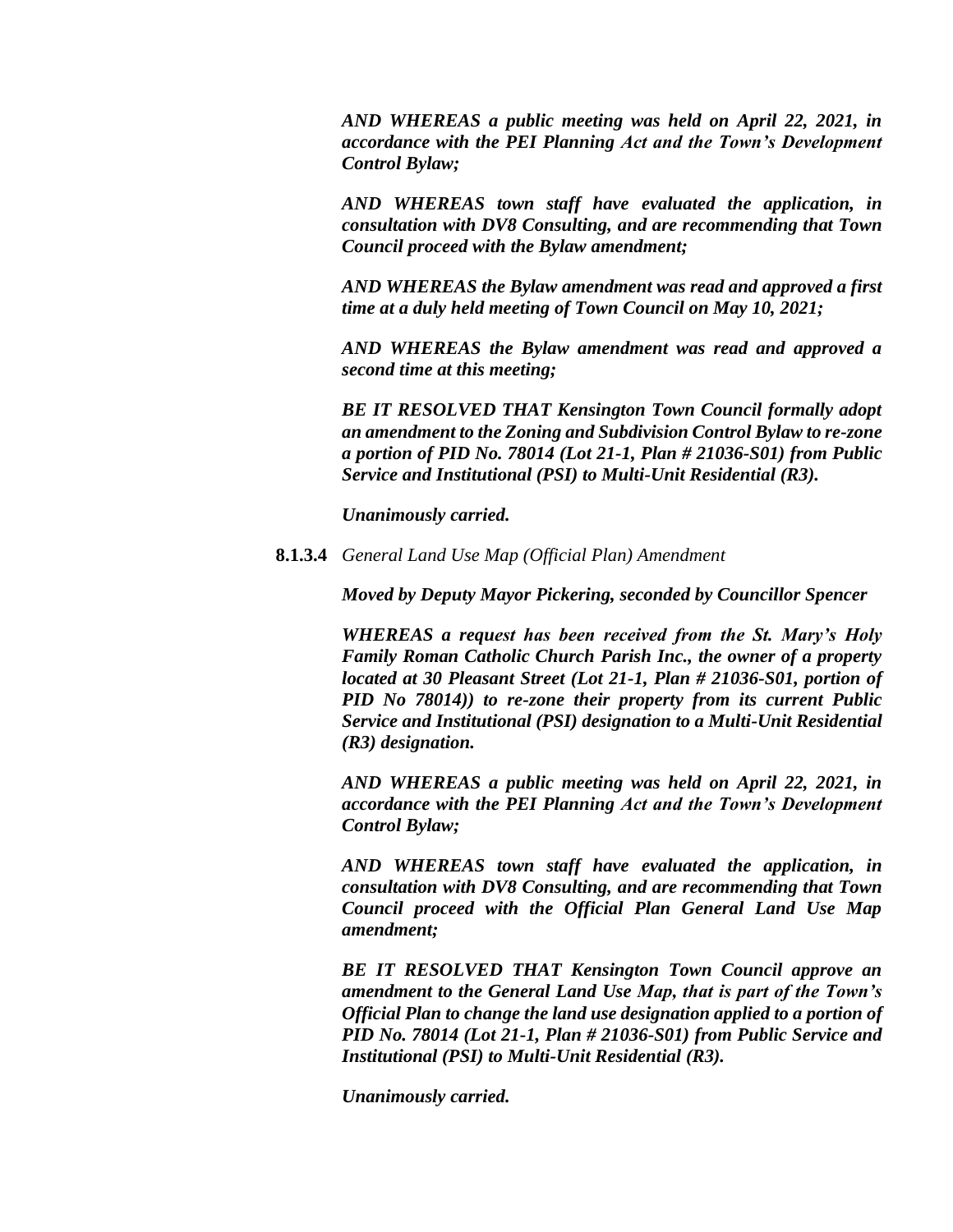- **8.1.4 Town of Kensington Emergency Management Program Bylaw – Bylaw #2021-02 – Second Reading and Formal Adoption**
	- **8.1.4.1** *Moved by Councillor Spencer, seconded by Councillor Toombs*

*WHEREAS the Municipal Government Act, R.S.P.E.I. 1988, c M-12.1. requires municipalities to provide emergency management planning for all areas of the municipality;*

*AND WHEEREAS subsection 145(1) of the Act requires Council to, by Bylaw, establish an emergency management program for the municipality that, in the opinion of the provincial Emergency Measures Organization, is adequate and properly integrated with the provincial emergency measures plan;*

*AND WHEREAS the Town of Kensington Emergency Management Program Bylaw (Bylaw #2021-02) was read and approved a first time at a duly held meeting of Town Council on May 10, 2021;*

*BE IT RESOLVED THAT the Town of Kensington Emergency Management Program Bylaw (Bylaw #2021-02) be hereby read a second time.*

*Unanimously carried.* 

**8.1.4.2** *Moved by Councillor Spencer, seconded by Councillor Toombs*

*WHEREAS the Municipal Government Act, R.S.P.E.I. 1988, c M-12.1. requires municipalities to provide emergency management planning for all areas of the municipality;*

*AND WHEEREAS subsection 145(1) of the Act requires council to, by Bylaw, establish an emergency management program for the municipality that, in the opinion of the provincial Emergency Measures Organization, is adequate and properly integrated with the provincial emergency measures plan;*

*AND WHEREAS the Town of Kensington Emergency Management Program Bylaw (Bylaw #2021-02) was read and approved a first time at a duly held meeting of Town Council on May 10, 2021;*

*AND WHEREAS the Town of Kensington Emergency Management Program Bylaw (Bylaw #2021-02) was read a second time at this meeting;*

*BE IT RESOLVED THAT second reading of the Town of Kensington Emergency Management Program Bylaw (Bylaw #2021-02) be hereby approved.* 

*Unanimously carried.*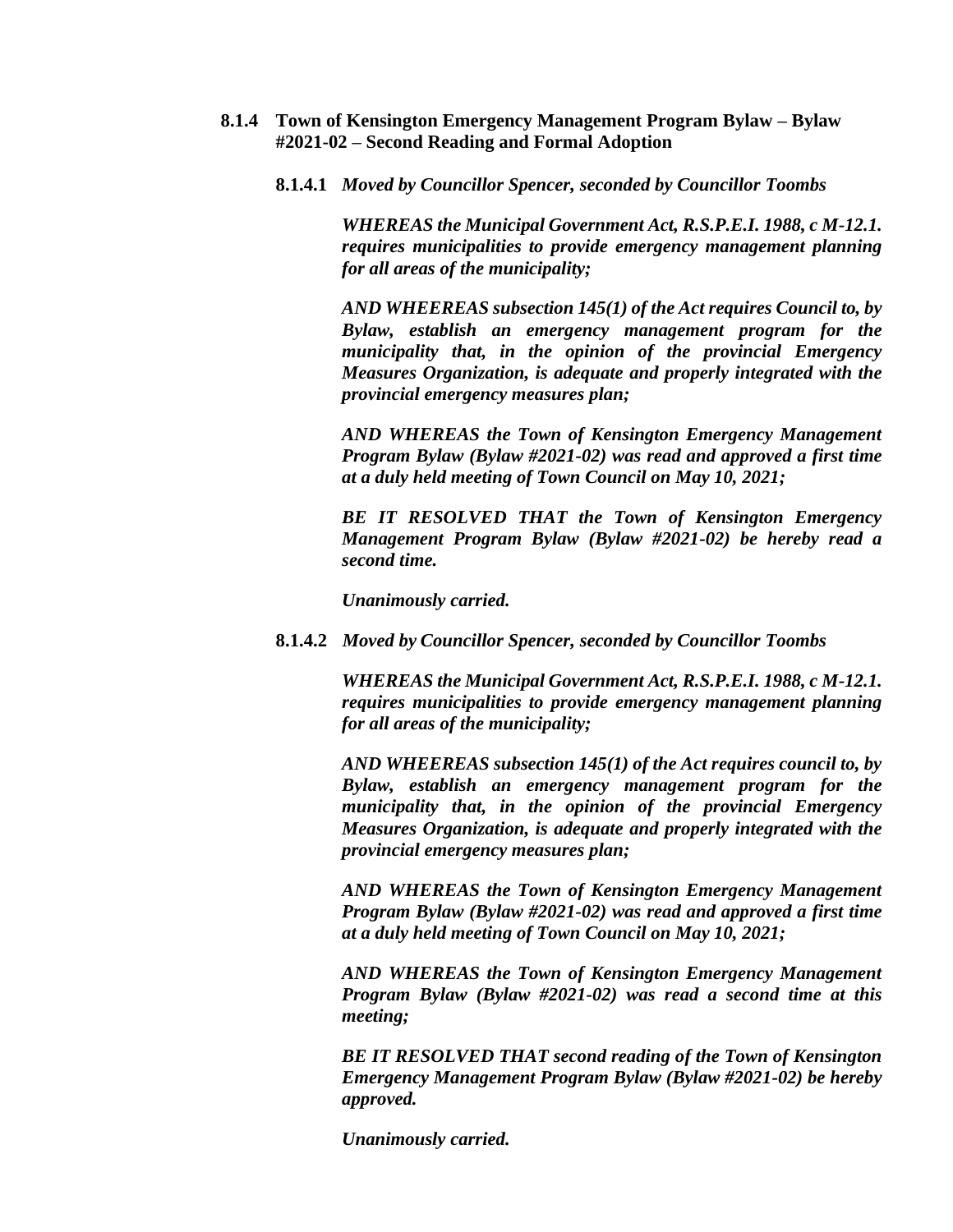**8.1.4.3** *Moved by Councillor Spencer, seconded by Deputy Mayor Pickering*

*WHEREAS the Municipal Government Act, R.S.P.E.I. 1988, c M-12.1. requires municipalities to provide emergency management planning for all areas of the municipality;*

*AND WHEEREAS subsection 145(1) of the Act requires council to, by Bylaw, establish an emergency management program for the municipality that, in the opinion of the provincial Emergency Measures Organization, is adequate and properly integrated with the provincial emergency measures plan;*

*AND WHEREAS the Town of Kensington Emergency Management Program Bylaw (Bylaw #2021-02) was read and approved a first time at a duly held meeting of Town Council on May 10, 2021;*

*AND WHEREAS the Town of Kensington Emergency Management Program Bylaw (Bylaw #2021-02) was read and approved a second time at this meeting;*

*BE IT RESOLVED THAT the Town of Kensington Emergency Management Program Bylaw (Bylaw #2021-02) be hereby formally adopted.* 

*Unanimously carried.* 

- **8.1.5 Request to Purchase Lands of the Town of Kensington**
	- **8.1.5.1** *Moved by Councillor Mann, seconded by Councillor Spencer*

*BE IT RESOLVED THAT Town Council decline the request of Ann and Carl Dawson to dispose of any portion of the 12 School Street property, the former Gill property or the former warehouse properties located behind the Malpeque Bay Credit Union.* 

*Unanimously carried.*

- **8.1.6 Resolution to Remove "Kensington Overhead Crosswalk" Project from Capital Investment**
	- **8.1.6.1** *Moved by Councillor Gallant, seconded by Councillor Toombs*

*BE IT RESOLVED THAT Town Council formally remove the "Kensington Overhead Crosswalks" project from their Capital Investment Plan under the New Deal for Cities and Communities.*

*Unanimously carried.*

**8.1.7 Town of Kensington – Annual Line Painting Program (2021)**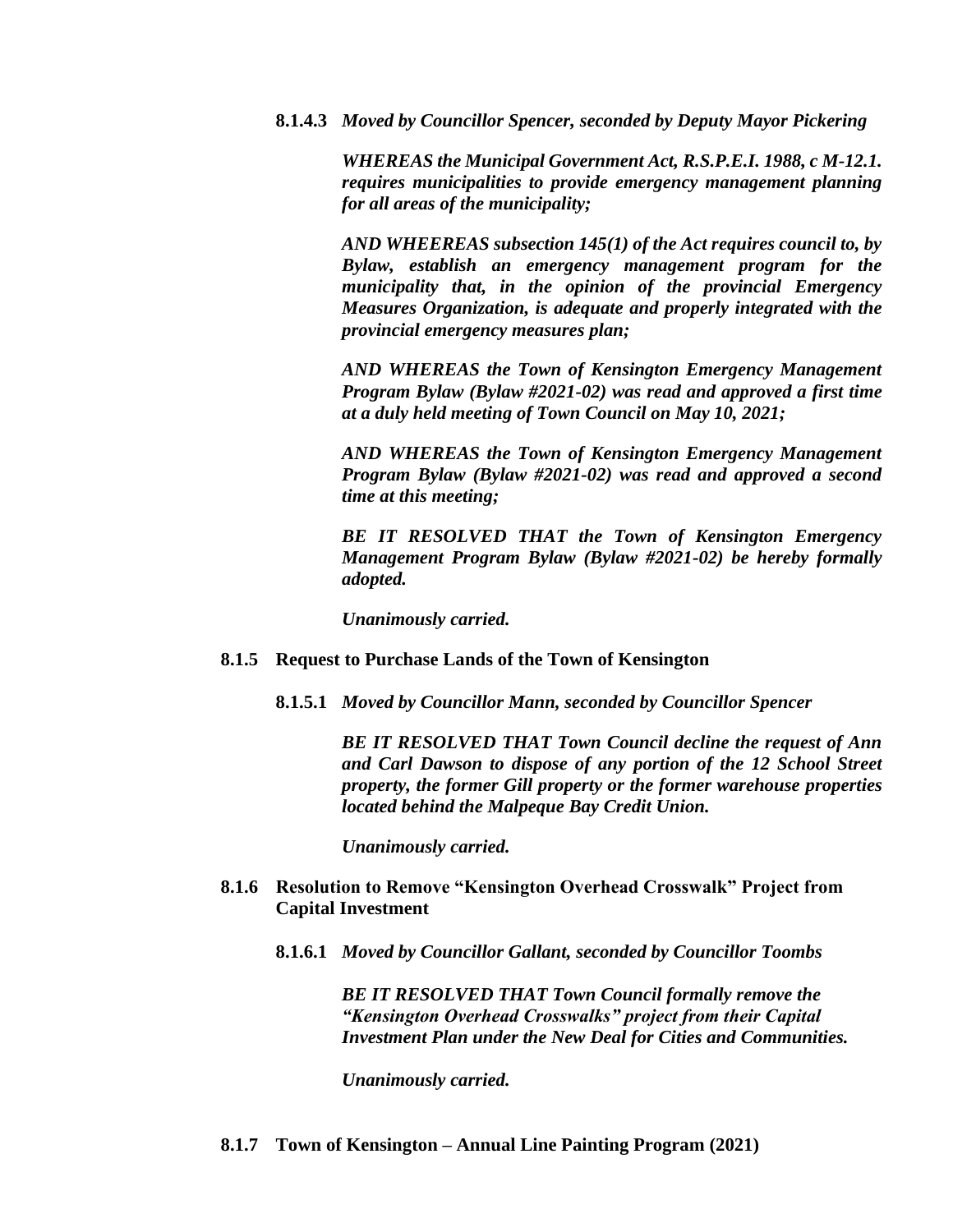**8.1.7.1** *Moved by Deputy Mayor Pickering, seconded by Councillor Toombs*

*BE IT RESOLVED that Kensington Town Council award the 2021 street line painting program to On the Go Property Maintenance Inc. as per their quote dated June 3, 2021 in the amount of \$2,395.00 plus HST.*

*Unanimously carried.*

### **8.1.8 Development Permit Application – Willow Bakery**

**8.1.8.1** *Moved by Councillor Toombs, seconded by Councillor Spencer*

*BE IT RESOLVED THAT Kensington Town Council approve a development permit application for the Willow Bakery for a change of use and minor renovations associated with Unit 15 located in a commercial building at 13 Commercial Street, subject to full compliance with the Town's Development Control Bylaw and all other applicable municipal, provincial, and federal legislation and regulations.*

*Unanimously carried.*

- **8.1.9 Mobile Vendor Application – Go!Fish Eatery**
	- **8.1.9.1** *Moved by Deputy Mayor Pickering, seconded by Councillor Spencer*

*BE IT RESOLVED THAT Town Council approve the Mobile Vendor Application from Karen Murphy & Trent Murphy to operate a Go!Fish food truck located at 81 Victoria Street W. subject to full compliance with the Town's Mobile Vendor Bylaw and all other applicable municipal, provincial and federal legislation and regulations.*

*Unanimously carried***.**

## **8.1.10 Mobile Vendor Application – Follys End Homestead Farm**

**8.1.10.1** *Moved by Councillor Toombs, seconded by Deputy Mayor Pickering*

*BE IT RESOLVED THAT Town Council approve the Mobile Vendor Application from Hazel & Kim Lanois of Follys End Homestead Farm located at 48 Victoria Street E. subject to full compliance with the Town's Mobile Vendor Bylaw and all other applicable municipal, provincial and federal legislation and regulations.*

*Unanimously carried.*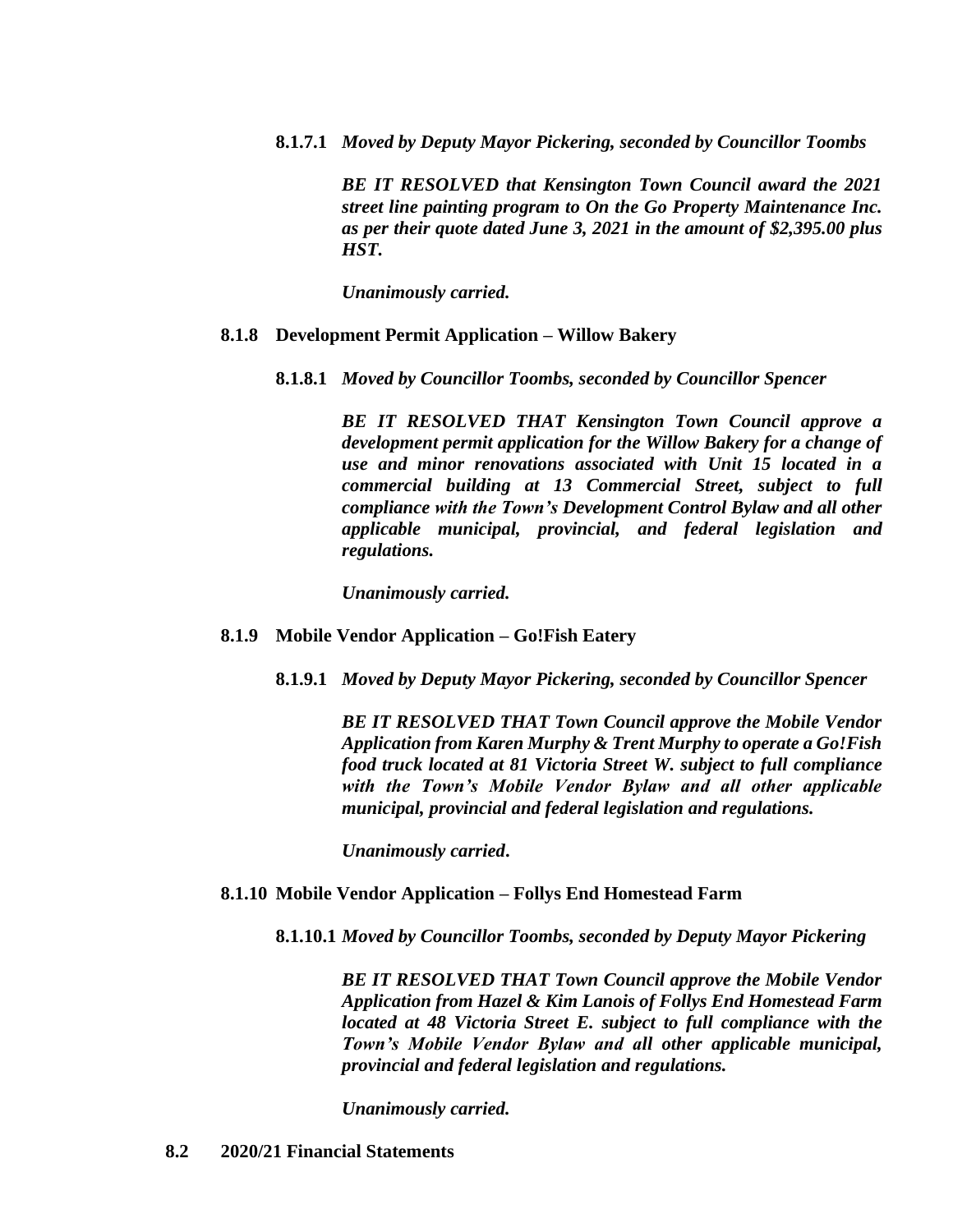# **8.2.1** *Moved by Councillor Mann, seconded by Councillor Gallant*

*BE IT RESOLVED THAT Town Council approve the 2020/2021 Audited Financial Statements as prepared by Arsenault Best Cameron Ellis Chartered Accountants.* 

*Unanimously carried.*

# **8.3 Other Matters**

- **8.2.1** Mayor Caseley granted permission for the Kensington Heritage Library to use the green space area located behind the Credit Union during the summer months to host their Summer Reading Program.
- **8.2.2** Councillor Gallant read a letter on behalf of the Kensington & Area Chamber of Commerce regarding their support on the proposed memorial for the late Nathan Condon.
- **8.2.3** Council discussed the requirement for paving and patching on several streets throughout town. Mr. Baker confirmed that several requests have been made to the Department of Transportation, but the Town has received no commitment on time at this point.
- **8.2.4** Councillor Spencer requested that the 2-hour parking signs along Broadway Street N. be painted. Staff will get to this as time permits.
- **8.2.5** Councillor Spencer inquired if the ATV Club should be notified that the Business Park development has started.

## **9. Correspondence**

- **9.1** A Thank You card from the family of the late Garth Caseley.
- **9.2** A letter from the Honourable Antoinette Perry, Lieutenant Governor of Prince Edward Island with information on the "Covid Warrior Coin". Members of Council wishing to submit a nomination should contact Mayor Caseley.
- **9.3** A letter from the KARSI steering committee with updates on their second sponsor family.
- **9.4** Donation Request for the Longest Day of Smiles

*Moved by Deputy Mayor Pickering, seconded by Councillor Spencer to make a \$240.00 financial donation to Operation Smile Canada.* 

*Motion carried, 5 for 1 opposed (Gallant).* 

**9.5** A letter from Shannon Stubbs, MP with information on for Bill C-21. – *No action*